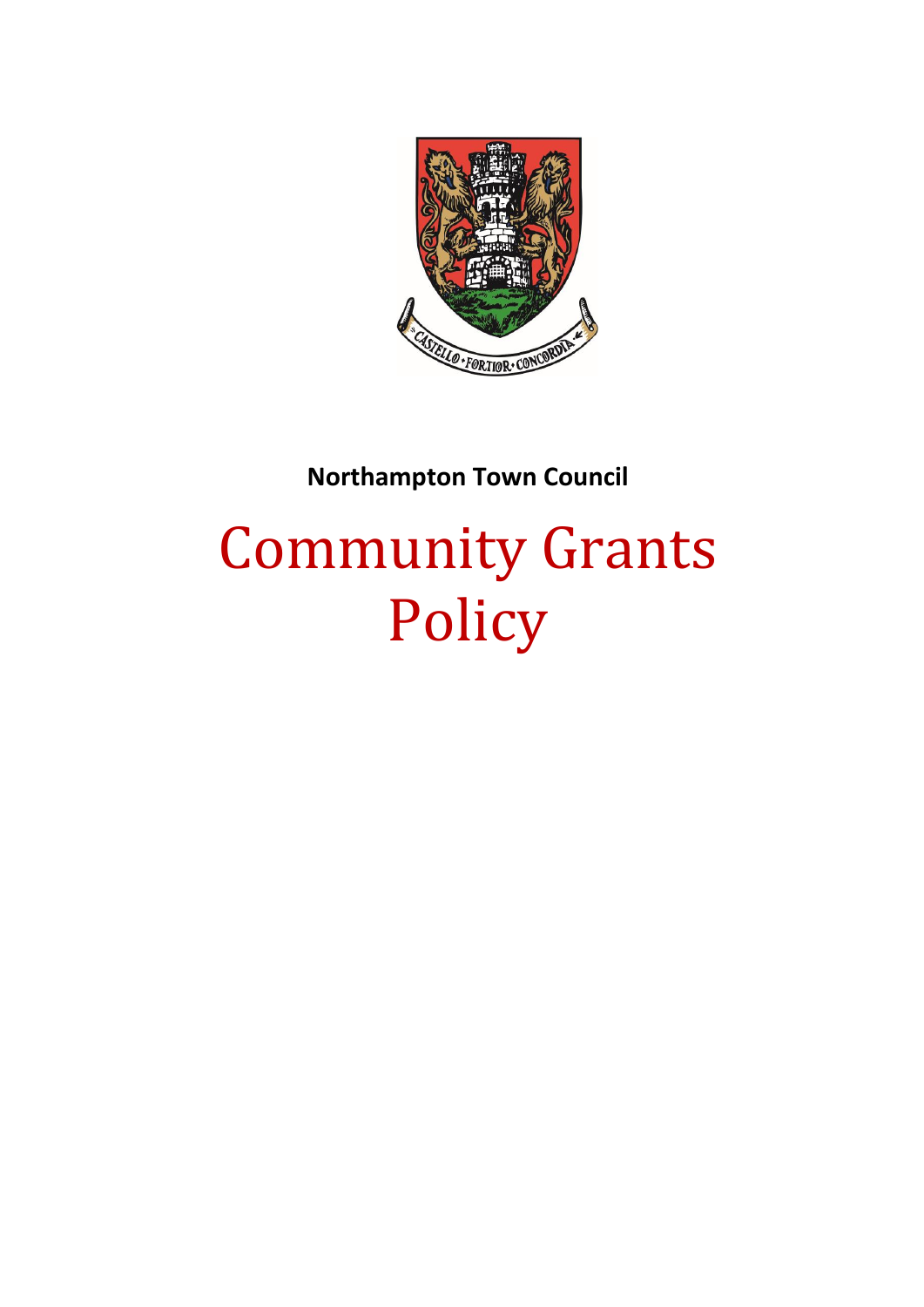## **Contents**

## <span id="page-1-0"></span>Introduction

1.1 Northampton Town Council has a commitment to encourage, support and promote volunteer organisations and charities within its area for the benefit of the Town. The Town Council makes an annual budget provision for Community Grants to help meet its aims.

1.2 Community grants come from taxpayer funds and key principles of this policy are to ensure that grant expenditure is open and transparent and that any grants awarded are proportionate to the benefits they are expected to achieve.

1.3 Decisions related to Community Grants have been delegated to the Community Services Committee acting initially through its Grants Sub-Committee. This policy is designed to act as guidance for both applicants and councillors when considering applications.

1.4 Applicants are encouraged to look at alternative sources of funding in addition to these schemes.

1.5 The Town Council seeks to provide grants which meet the following outcomes:

- a. Any purpose which will enhance the economic, social and environmental well-being of their ward or part.
- b. Providing information to constituents, or seeking the views of constituents, whether about the Council or about any other matter affecting the economic, social or environmental well‐being of the Council's area.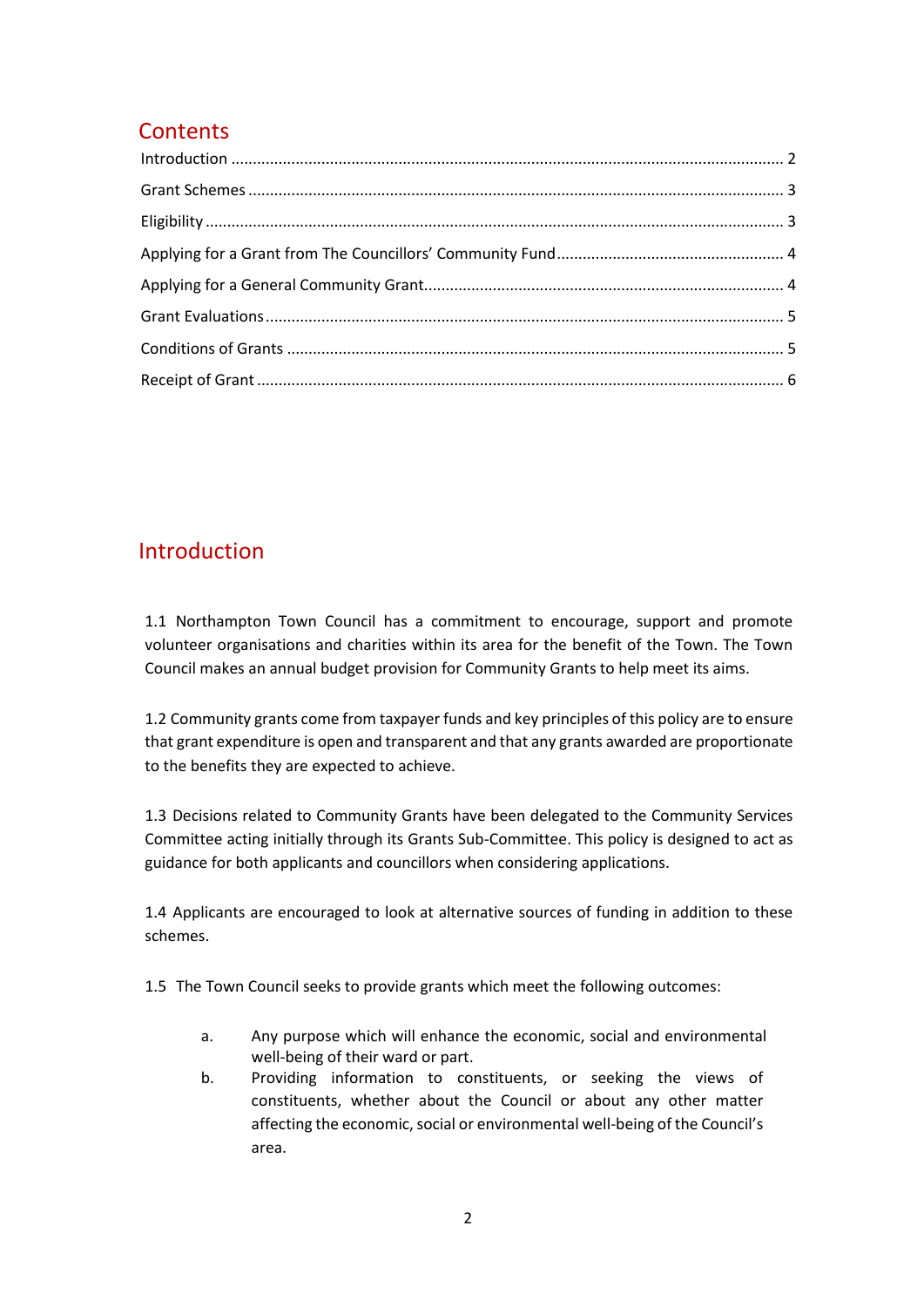c. Contributes towards a particular policy objective which the Council may determine from time to time.

#### <span id="page-2-0"></span>Grant Schemes

The Town Council operates two separate grant schemes:

2.1 The **Councillors' Community Fund** is for grants nominated by individual Ward Councillors and will generally be for amounts not exceeding £2,500. Applications for this scheme will be considered three times per year.

2.2 The **General Community Grants Scheme** is for grants generally of a value in excess of £2,500 which will benefit a greater proportion of the area served by the Town Council than a single Ward. Applications for this scheme are considered annually by the Grants Sub-Committee as part of the budget setting process for the Council, as set out in 5.5, and payable from April 1<sup>st</sup>.

# <span id="page-2-1"></span>Eligibility

3.1 The schemes are only open to: Community Organisations, Local Charities and Community Interest Companies.

3.2 Bodies must have a bank account in their own name.

3.3 Projects must deliver a clear benefit to the residents of Northampton.

3.4 The Town Council will not fund: hospitality, salaries, religious organisations (unless for non-religious activities), core school expenditure or projects with party political links.

3.5 The Town Council will prioritise grants to bodies serving residents mainly contained within its area and will not normally award grants to bodies serving the whole of the area of the former Borough of Northampton and beyond. Such bodies will generally be directed to the West Northamptonshire Council and/ or the relevant town or parish council.

3.6 The Town Council reserves the right not to make grants to those who apply. No commercial organisation, Individuals or schools will be considered for a general grant. No regional or national charities will be considered unless it is for a specific project in or benefit to the area of Northampton Town Council.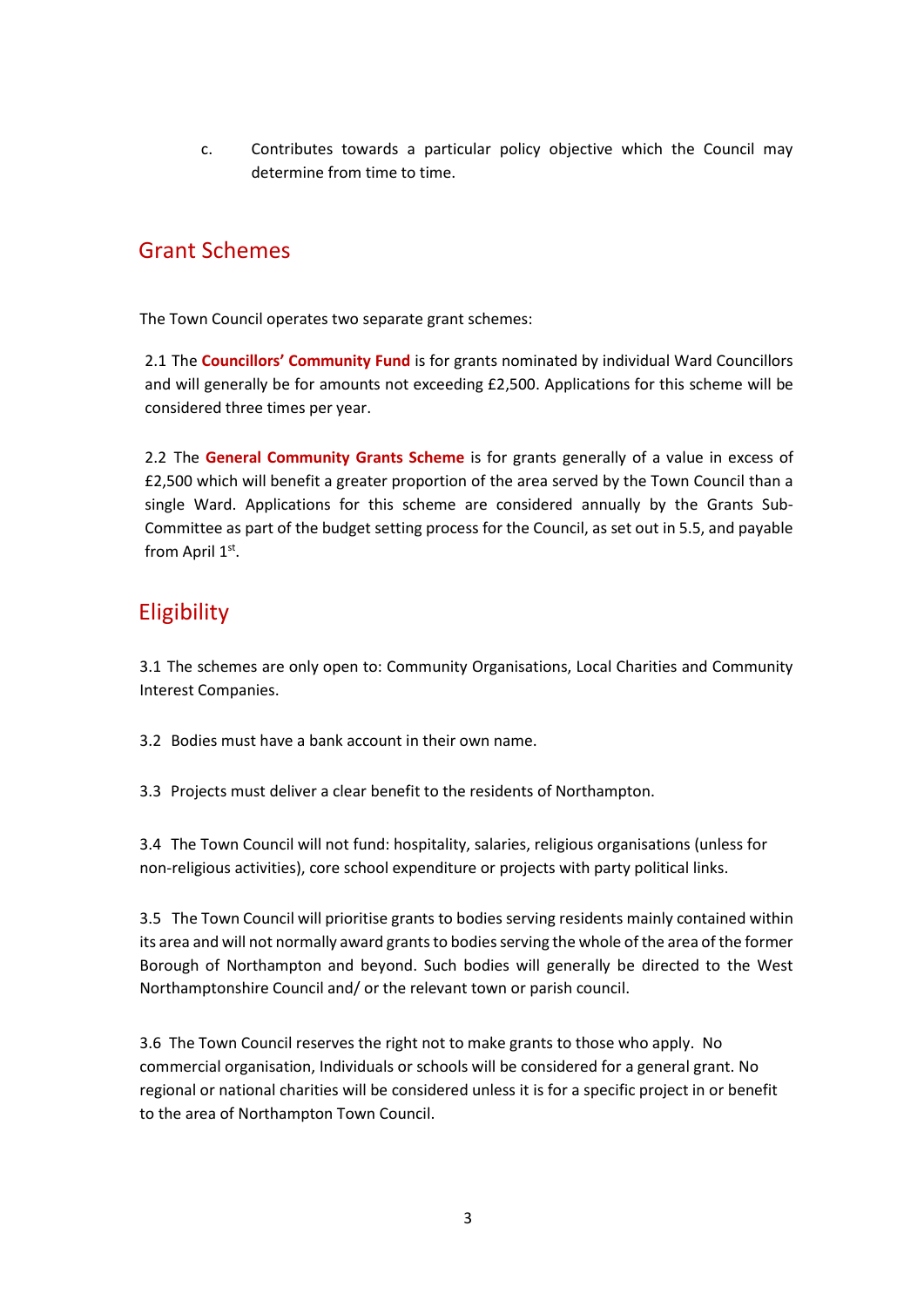### <span id="page-3-0"></span>Applying for a Grant from the Councillors' Community Fund

4.1 Each Town Councillor has been allocated an annual sum of £3,000 (in some cases £4,200) from which they can nominate bodies to receive grants in accordance with this Policy. A majority of persons benefitting from the award of the grant will normally reside within the boundary of that Councillor's Ward. Councillors may, however, join with colleagues and nominate a body serving an area greater than one Ward. Unspent funds will be carried over every year throughout the relevant Councillor's term of office.

4.2 Applications will be nominated by individual Ward Councillors (whose details and contact information can be found at<https://www.northamptontowncouncil.gov.uk/councillors.html> and include all information requested on the form which is available at [https://www.northamptontowncouncil.gov.uk/grants.html.](https://www.northamptontowncouncil.gov.uk/grants.html) An application will not be presented to the Grants sub-committee until it has been endorsed by the Ward Councillor and all required information has been provided.

4.3 Applicants must supply the previous financial year accounts and a recent (within three months) bank statement. New/start-up organisations should submit a financial statement containing their proposed budget.

4.4 Where expenditure on a single item would exceed £500 the applicant should demonstrate that best value has been sought; this may be by submitting quotations.

4.5 Applicants requesting up to £200 may submit a simplified request detailing the project they are undertaking and what the funds will be spent on. Clauses 4.3 and 4.4 do not to apply to donation requests.

4.6 Councillor nominated grant applications will be considered three times per year by the Grants sub-committee.

#### <span id="page-3-1"></span>Applying for a General Community Grant

5.1 Applications should be made on the application form via the Town Council website, you can find this at [https://www.northamptontowncouncil.gov.uk/grants.html.](https://www.northamptontowncouncil.gov.uk/grants.html) Please include all information requested on the form. An application will not normally go to the Grants subcommittee until all required information has been provided.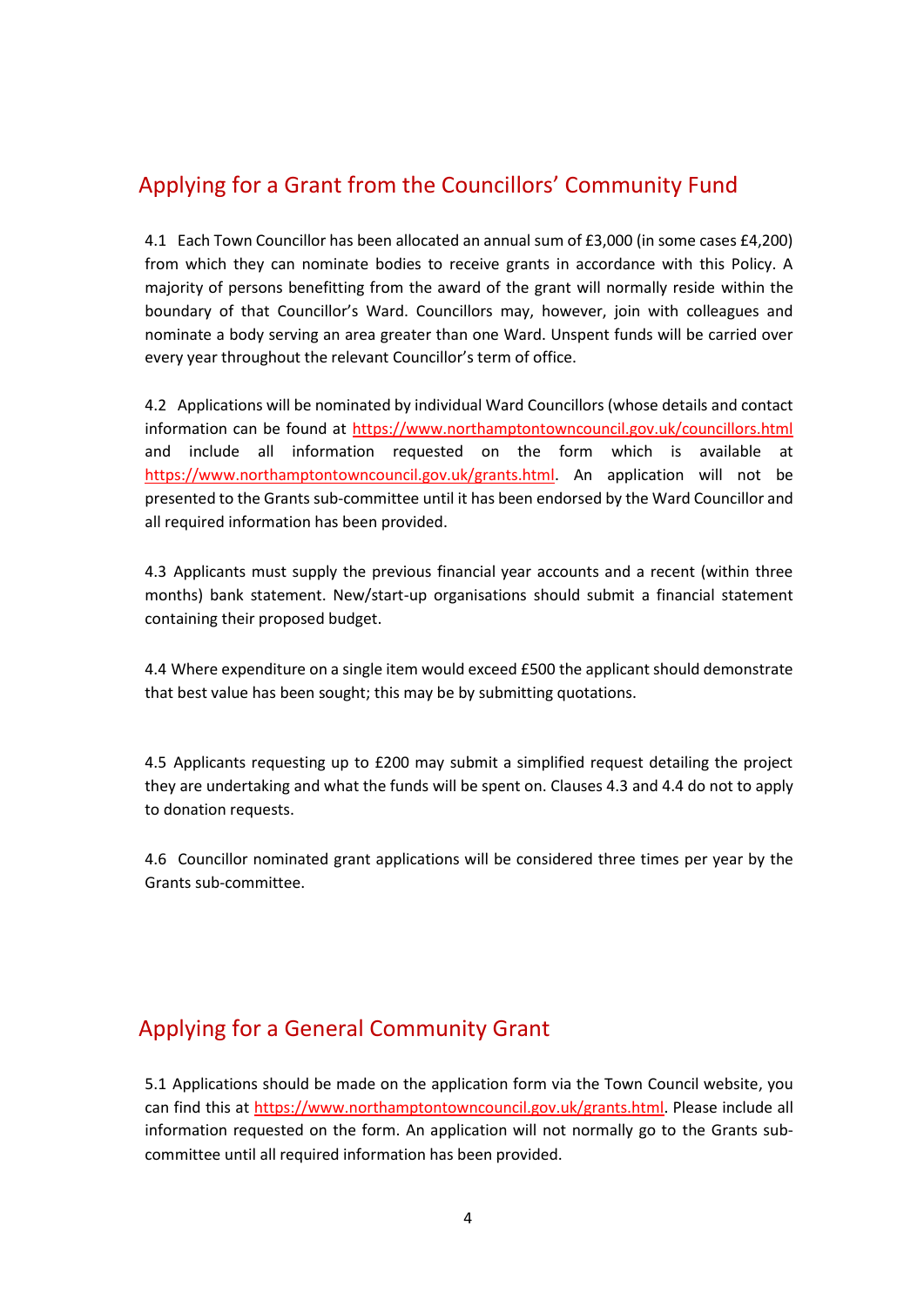5.2 Applicants must supply the previous two years of accounts and a recent (within three months) bank statement. If this is not possible then please explain why and instead submit recent bank statements

5.3 Where expenditure on a single item would exceed £500 the applicant should demonstrate that best value has been sought; this would normally be by the submission of quotations.

5.4 Applicants may attend the sub-committee meeting where their grant will be considered to answer any questions which may arise.

5.5 The deadline for applications to be considered for this scheme shall be set by the Town Clerk to correspond with the Council's budget setting cycle. The deadline date shall be published as soon as practicable.

#### <span id="page-4-0"></span>Grant Evaluations

6.1. Recipients receiving a grant in excess of £200 shall provide an evaluation within twelve months of receipt of the grant on the prescribed form.

6.2. Receipts for all expenditure above £200 shall be provided as part of the evaluation to demonstrate the grant was spent appropriately.

#### <span id="page-4-1"></span>Conditions of Grants

An application under both schemes shall indicate agreement to the following conditions.

7.1 Recipients shall complete an evaluation as required.

7.2 The Council reserves the right to reclaim funds not spent in accordance with the approved grant application, left unspent after one year of receipt or in full/partially for breach of conditions.

7.3 Northampton Town Council expects organisations to co-operate in gaining press and other publicity for events/facilities funded by the grant.

7.4 Recipients of more than £1,000 must use the Town Council's logo and the wording 'supported by Northampton Town Council' on all correspondence and publicity relating to the project supported by the grant.

7.5 Recipients must advise the Council prior to disposing of any resources or equipment funded/part-funded/supplied by the Council as part of a grant application within two years.